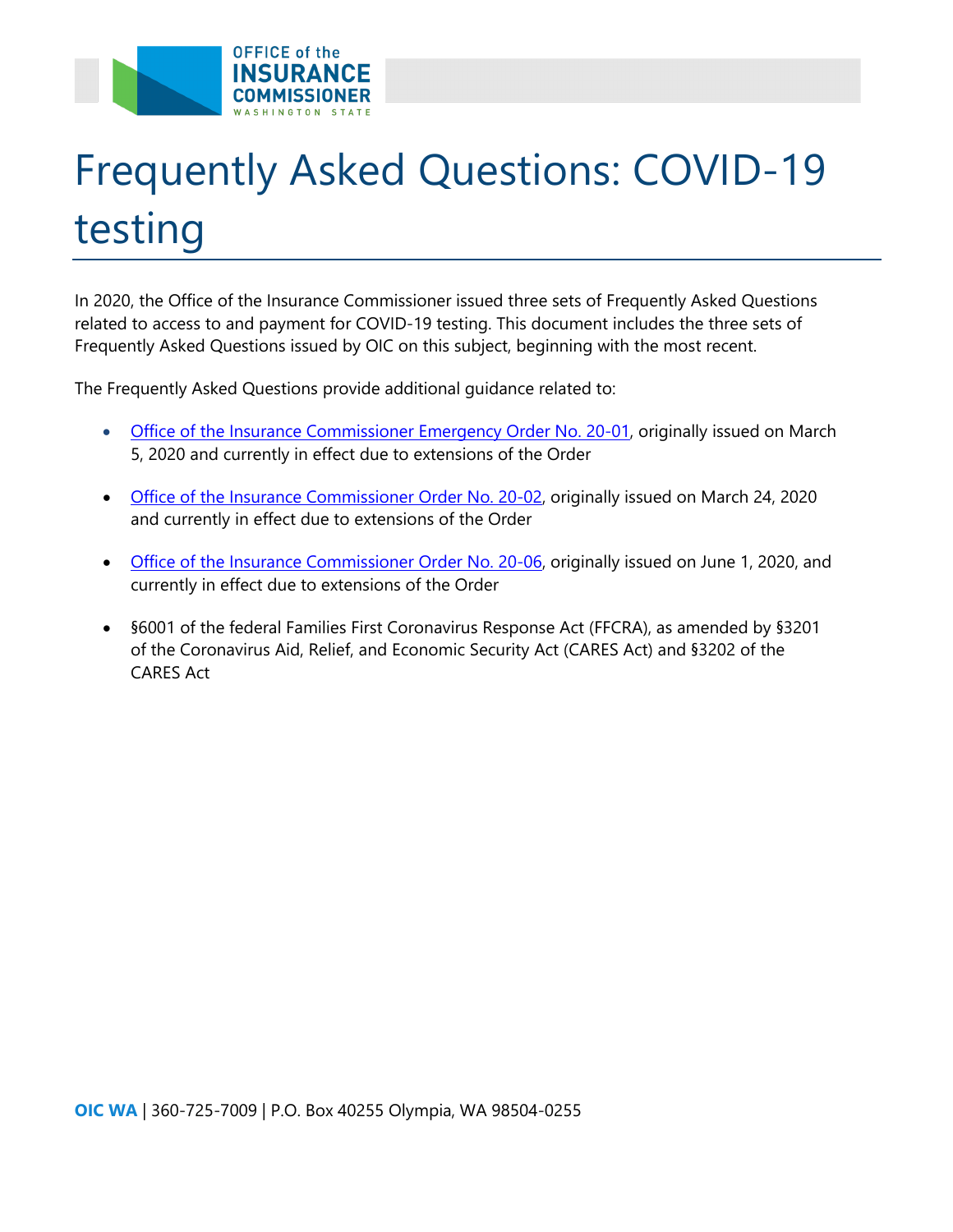### Frequently Asked Questions: COVID-19 Testing (Update #3)

#### **Posted on December 17, 2020**

#### **Background**

The Office of the Insurance Commissioner (OIC) issued Frequently Asked Questions guidance related to coverage of COVID-19 testing to carriers on July 20, 2020. OIC is providing additional COVID-19 testing guidance to health carriers related to implementation of §6001 of the Families First Coronavirus Response Act (FFCRA), as amended by §3201 of the Coronavirus Aid, Relief, and Economic Security Act (CARES Act) and §3202 of the CARES Act related to COVID-19 testing. This guidance is informed by triagency guidance issued by the Department of Health and Human Services, the Department of Labor and Treasury on [April 11, 2020](https://www.dol.gov/sites/dolgov/files/ebsa/about-ebsa/our-activities/resource-center/faqs/aca-part-42.pdf) and [June 23,](https://www.cms.gov/files/document/FFCRA-Part-43-FAQs.pdf) 2020.

Given the surge in cases and broad community spread of COVID-19 in Washington state and greater availability of testing supplies, including new antigen testing, the Washington State Department of Health and Governor Inslee have a goal of increased COVID-19 testing in Washington state. The increased COVID-19 rates in Washington state present great personal risk to Washingtonians and those caring for them, and slows the state's economic recovery.

At present, there are three types of COVID-19 tests:

- 1. Nucleic Acid Amplification tests, frequently called PCR (Polymerase Chain Reaction) tests, look for the presence of the unique RNA of COVID-19 virus.
- 2. Antigen tests look for a unique part of COVID-19 virus, such as a specific protein on one of the unique COVID-19 spikes.
- 3. Antibody tests (also known as serology tests) look for presence of antibodies in a patient's immune system that recognize and may fight off the COVID-19 virus.

While the FFCRA and CARES Act set forth the carrier coverage requirements for all three of the above COVID-19 tests, this FAQ addresses only coverage expectations in the context of COVID-19 PCR and antigen testing that is appropriate to detect or diagnose COVID-19 and which constitute "in-vitro diagnostic tests" described in section 6001(a)(1) of the FFCRA, as amended by section 3201 of the CARES Act.

**Question:** Can a carrier deny or otherwise apply medical necessity or other medical management criteria to COVID-19 testing when the testing has been determined to be medically appropriate for an individual, as determined by an attending provider<sup>1</sup> in accordance with current accepted standards of medical practice, including guidance issued by the Washington State Department of Health (DOH)?

**Response:** No. The June 23, 2020 tri-agency FFCRA/CARES Act guidance, provides that for the duration of the federal state of emergency, carriers may not impose any medical necessity or other medical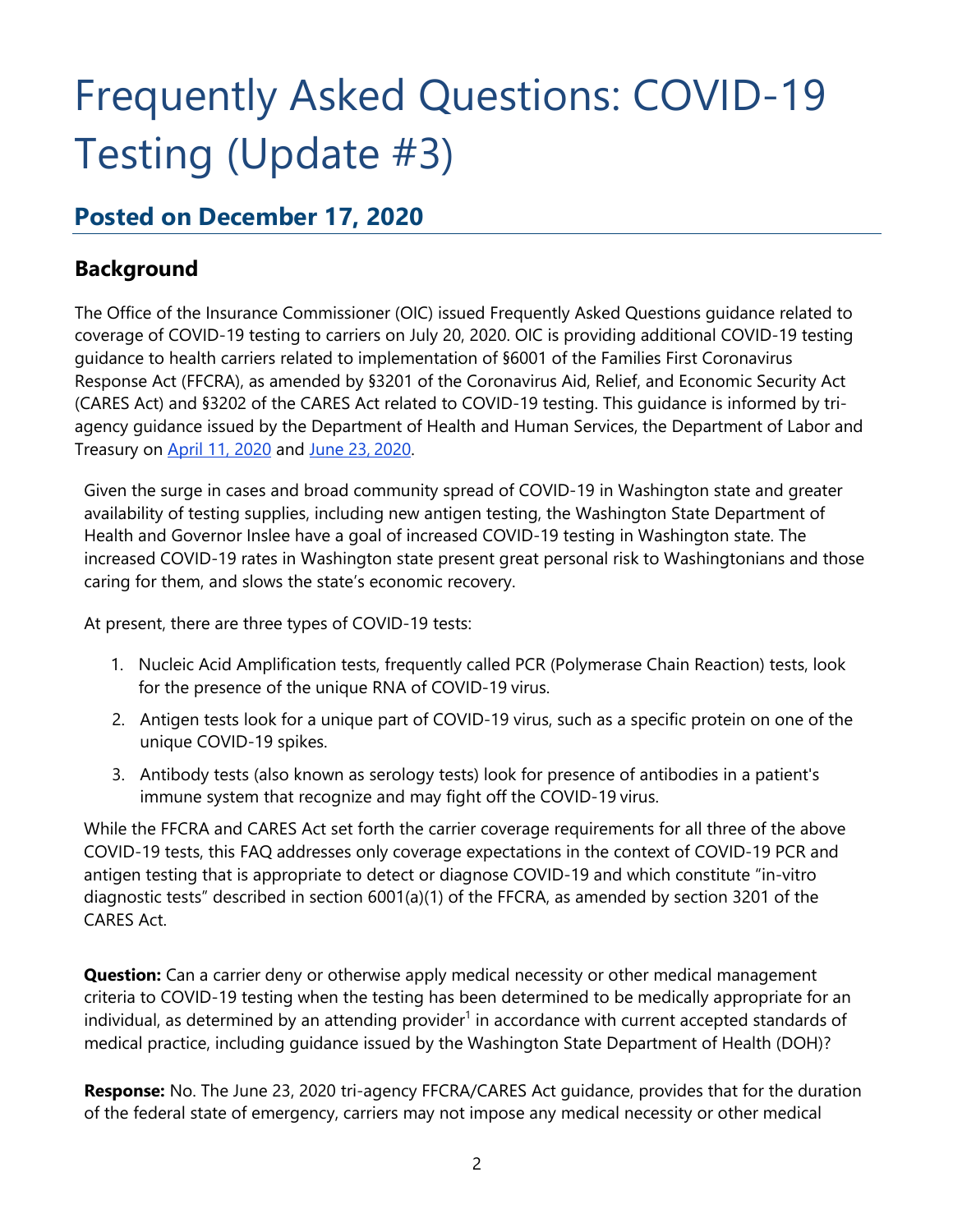management criteria to COVID-19 testing when the testing has been determined to be medically appropriate for an individual by an attending provider. Similarly, for the duration of Governor Inslee's COVID-19 Emergency Proclamation, carriers must cover PCR and Antigen testing and the administration of such tests without cost-sharing where an attending provider has determined the test is medically appropriate for an enrollee. Providers are expected to act in accordance with accepted standards of medical practice. As noted in the response to Question 6 in the June 23, 2020 tri-agency FFCRA/CARES Act guidance, those standards may include guidance issued by the CDC, as well as state, tribal and local health departments. Therefore, it is appropriate for providers to rely on guidance issued by the DOH when determining whether diagnostic testing is appropriate for a particular individual. A carrier cannot substitute its medical judgment for the attending provider's decision to order or administer a diagnostic test – deference must be given to the judgement of the attending provider.

**Question:** Can a carrier deny or otherwise apply medical necessity or other medical management criteria to COVID-19 testing when an enrollee has been identified as a close contact of a confirmed or clinically diagnosed COVID-19 case by a state, local health jurisdiction or tribal-run contact tracing program, or a health care provider?

**Response:** No. For the duration of the federal state of emergency, and Governor Inslee's COVID-19 Emergency Proclamation, PCR and Antigen testing and the administration of such tests without costsharing must be covered when an attending provider has determined or been informed that an enrollee has been identified as a close contact of a confirmed or clinically diagnosed COVID-19 case by a state, local health jurisdiction or tribal-run contact tracing program, or a health care provider. Identification as a close contact by a state, local health jurisdiction or tribal-run contact tracing program shall be considered a valid basis for a provider to determine that a COVID-19 test is medically appropriate foran individual and constitutes grounds for coverage of COVID-19 testing without cost-sharing, prior authorization or other medical management practices.

**Question:** Can a carrier deny or otherwise apply medical necessity or other medical management criteria to COVID-19 testing when a COVID-19 diagnostic test is ordered for an enrollee with recent known or suspected exposure to COVID-19?

**Response:** No. Carriers must cover for the duration of the federal state of emergency, and Governor Inslee's COVID-19 Emergency Proclamation, PCR and Antigen testing and the administration of such tests without cost-sharing when an attending provider has determined the test is medically appropriate for the enrollee in accordance with current accepted standards of medical practice, including guidance issued by DOH. Under current accepted standards of medical practice, including DOH and CDC guidance, "suspected exposure to COVID-19" is not limited to exposure to an identifiable individual suspected of having COVID-19 but may encompass circumstances, the totality of which, cause an attending provider to determine that an individual was recently at reasonable risk of having been exposed to COVID-19.

 $1$ Question 3 of the [June 23, 2020](https://www.cms.gov/files/document/FFCRA-Part-43-FAQs.pdf) tri-agency guidance defines an "attending provider" as an individual who is licensed (or otherwise authorized) under applicable law, who is acting within the scope of the provider's license (or authorization), is acting in accordance with current accepted standards of medical practice, and who is responsible for providing care to the patient. Nothing in that guidance limits the employment status of the provider or requires that a provider have an established relationship with an enrollee.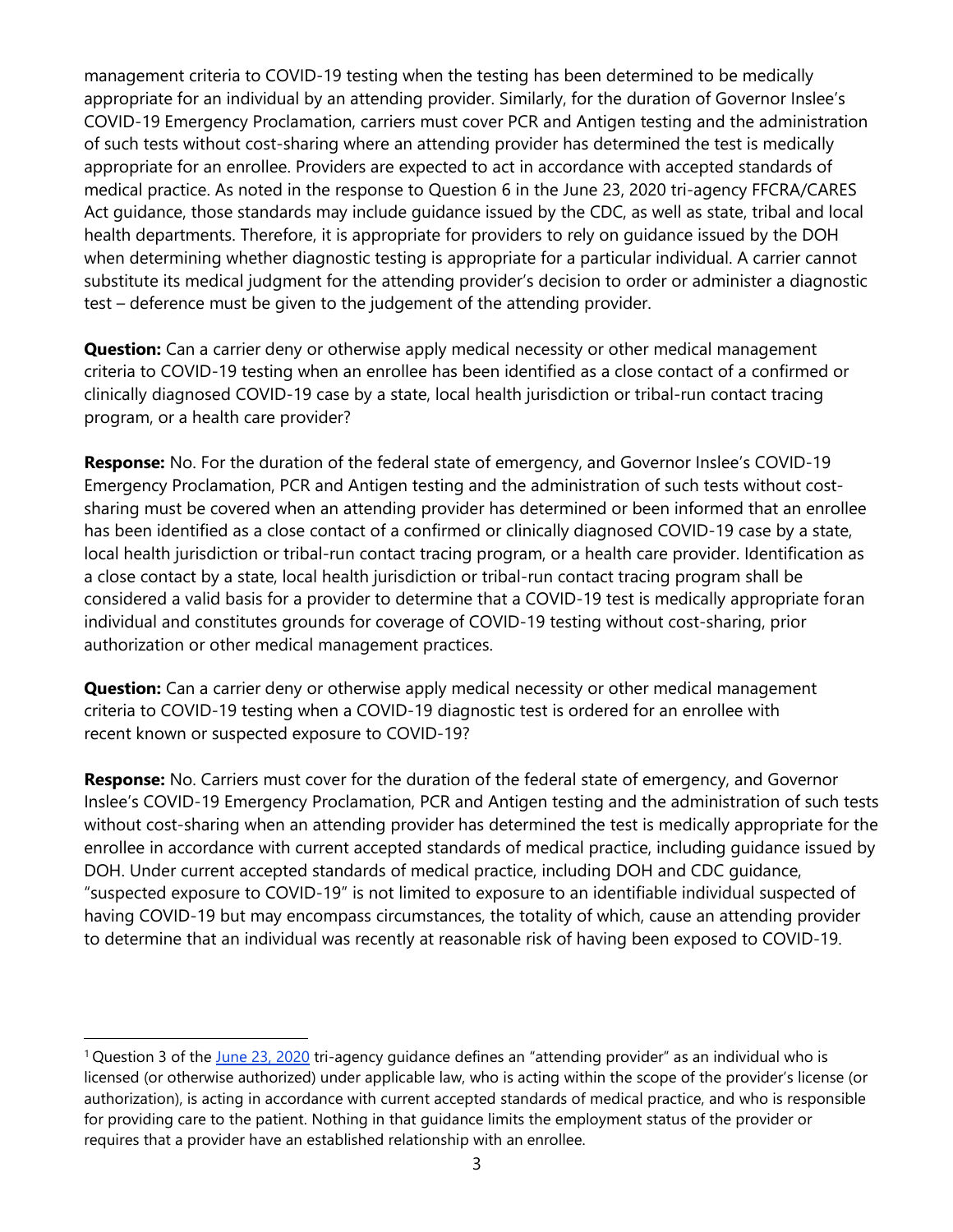**Question:** Can a carrier deny or otherwise apply medical necessity or other medical management criteria to COVID-19 testing when a COVID-19 diagnostic test, or a series of COVID-19 diagnostic tests, ordered for an individual by an attending provider who has determined the test is medically appropriate for that individual may also serve or give the appearance of serving a secondary purpose, such as meeting a workplace health and safety requirement or recommendation.

**Response:** No. In any case where an attending provider has determined a COVID-19 diagnostic test is medically appropriate for a particular individual, a carrier must consider the test's primary purpose to be the individualized diagnosis or treatment of COVID-19 and provide coverage for the test and the administration of the test without cost-sharing, prior authorization or other medical management practices.

**Question:** Can a carrier deny or otherwise apply medical necessity or other medical management criteria to COVID-19 testing when an enrollee will be undergoing a clinical or surgical procedure in a hospital or ambulatory surgical facility, where an attending provider has determined that a COVID-19 diagnostic test is medically appropriate for a particular individual?

**Response:** No. Carriers may not impose any medical necessity or other medical management criteria to COVID-19 testing where an attending provider has determined a COVID-19 diagnostic test is medically appropriate for a particular individual, based on current accepted standards of medical practice, including DOH and CDC guidance.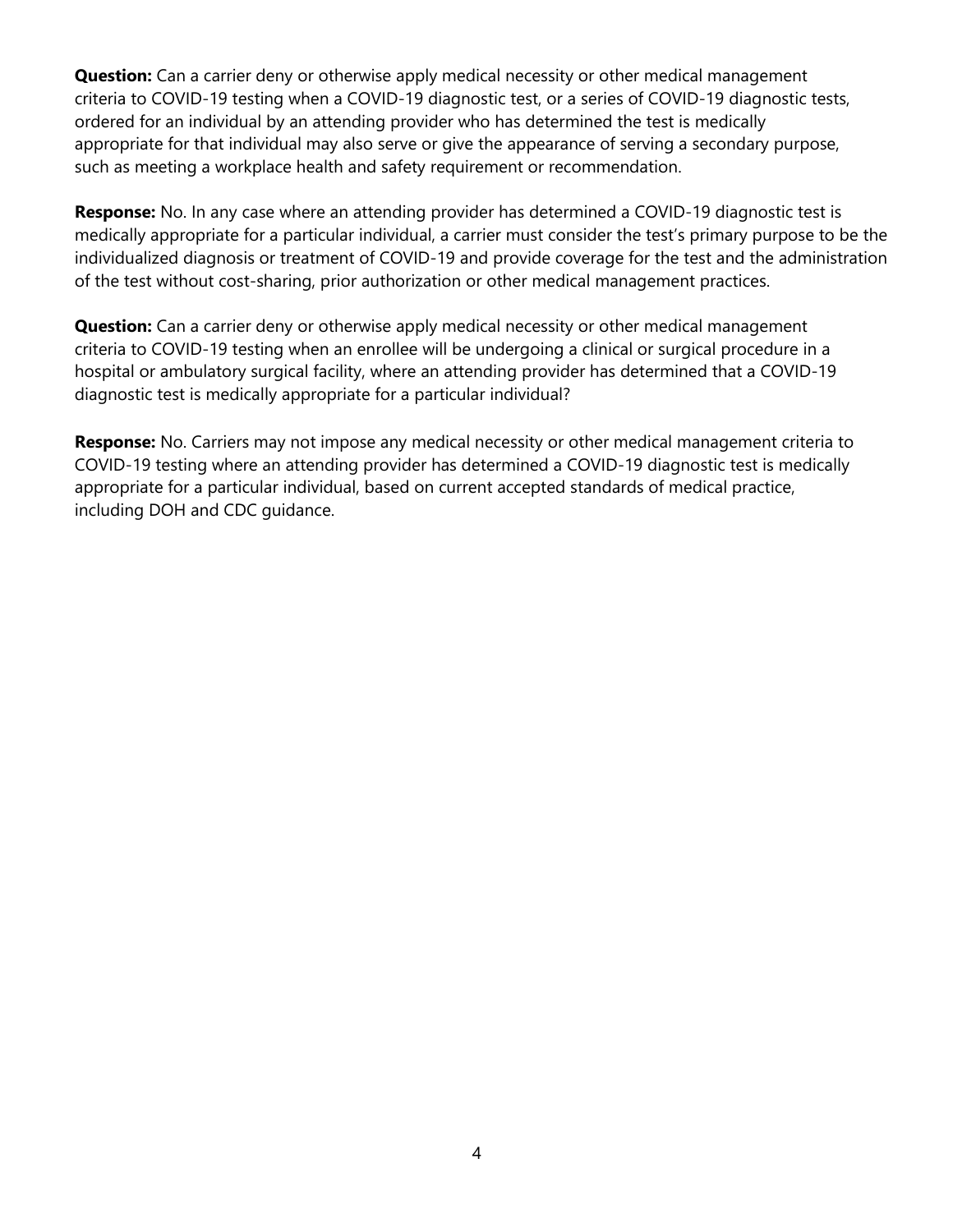### Frequently Asked Questions: COVID-19 Testing (Update #2)

#### **Posted on July 20, 2020**

(NOTE: Additional FAQ's may be issued as more information is available)

The Office of the Insurance Commissioner (OIC) is providing guidance to health carriers related to implementation of §6001 of the Families First Coronavirus Response Act (FFCRA), as amended by §3201 of the Coronavirus Aid, Relief, and Economic Security Act (CARES Act) and §3202 of the CARES Act related to COVID-19 testing. This guidance is informed by tri-agency guidance issued by the Department of Health and Human Services, the Department of Labor and Treasury on April 11, 2020 and June 23,  $2020<sup>1</sup>$ 

**Question**: Are both the federal FFCRA and CARES Act testing provisions and the OIC emergency orders and FAQ's issued during the COVID-19 emergency related to COVID-19 testing in effect?

**Response:** Yes. While the governor's COVID-19 emergency declaration has been in effect, Commissioner Kreidler has issued emergency orders and frequently asked questions (FAQ's) related to COVID-19 testing under the authority granted in RCW 48.02.060.<sup>2</sup> The emergency orders have been extended for additional 30-day periods, with the exception of the grace period provision of Emergency Order 20-02.

Several provisions of the OIC orders address coverage of COVID-19 testing. The OIC also has issued FAQs that further explain and interpret the OIC's orders. Where the COVID testing provisions of FFCRA and the CARES Act are broader than those in OIC's orders, the federal standard applies. Where OIC's orders provide greater coverage than that required under federal law, the commissioner's orders and state law are the applicable standard. As discussed in previous FAQs, Directive B of Emergency Order 20-02 requires carriers to cover prior to application of any deductible and without cost sharing, diagnostic test panels for influenza A & B, norovirus and other coronaviruses, and respiratory syncytial virus (RSV), when any of this testing is determined medically necessary by the enrollee's health care provider, and when billed in conjunction with a COVID-19 related diagnosis code. While the FFCRA and CARES Act provisions require coverage of this testing without cost-sharing only if a COVID-19 test is ordered, the OIC emergency order does not condition such coverage on a provider's ordering a COVID-19 test.

<sup>2</sup> Office of the Insurance Commissioner, Emergency Order 20-01 (March 5, 2020), accessed at [https://www.insurance.wa.gov/sites/default/files/documents/emergency-order-number-20-01.pdf; O](https://www.insurance.wa.gov/sites/default/files/documents/emergency-order-number-20-01.pdf)ffice of the Insurance Commissioner, Emergency Order 20-02 (March 24, 2020), accessed at

<sup>1</sup> *FAQ's About Families First Coronavirus Response Act and Coronavirus Aid, Relief, and Economic Security Act Implementation Part 42* (April 11, 2020) accessed at [https://www.dol.gov/sites/dolgov/files/ebsa/about-ebsa/our](https://www.dol.gov/sites/dolgov/files/ebsa/about-ebsa/our-activities/resource-center/faqs/aca-part-42.pdf)[activities/resource-center/faqs/aca-part-42.pdf;](https://www.dol.gov/sites/dolgov/files/ebsa/about-ebsa/our-activities/resource-center/faqs/aca-part-42.pdf) *FAQ's About Families First Coronavirus Response Act and Coronavirus Aid, Relief, and Economic Security Act Implementation Part 43* (June 23, 2020) accessed at [https://www.cms.gov/files/document/FFCRA-Part-43-FAQs.pdf.](https://www.cms.gov/files/document/FFCRA-Part-43-FAQs.pdf)

[https://www.insurance.wa.gov/sites/default/files/documents/emergency-order-20-02\\_3.pdf; O](https://www.insurance.wa.gov/sites/default/files/documents/emergency-order-20-02_3.pdf)ffice of the Insurance Commissioner, Frequently Asked Questions: OIC Emergency Orders 20-01 and 20-02 and other COVID-19 Related Issues (April 7, 2020), accessed at [https://www.insurance.wa.gov/sites/default/files/documents/frequently-asked-](https://www.insurance.wa.gov/sites/default/files/documents/frequently-asked-questions-about-Emergency-Order-2020-1-and-2_0.pdf)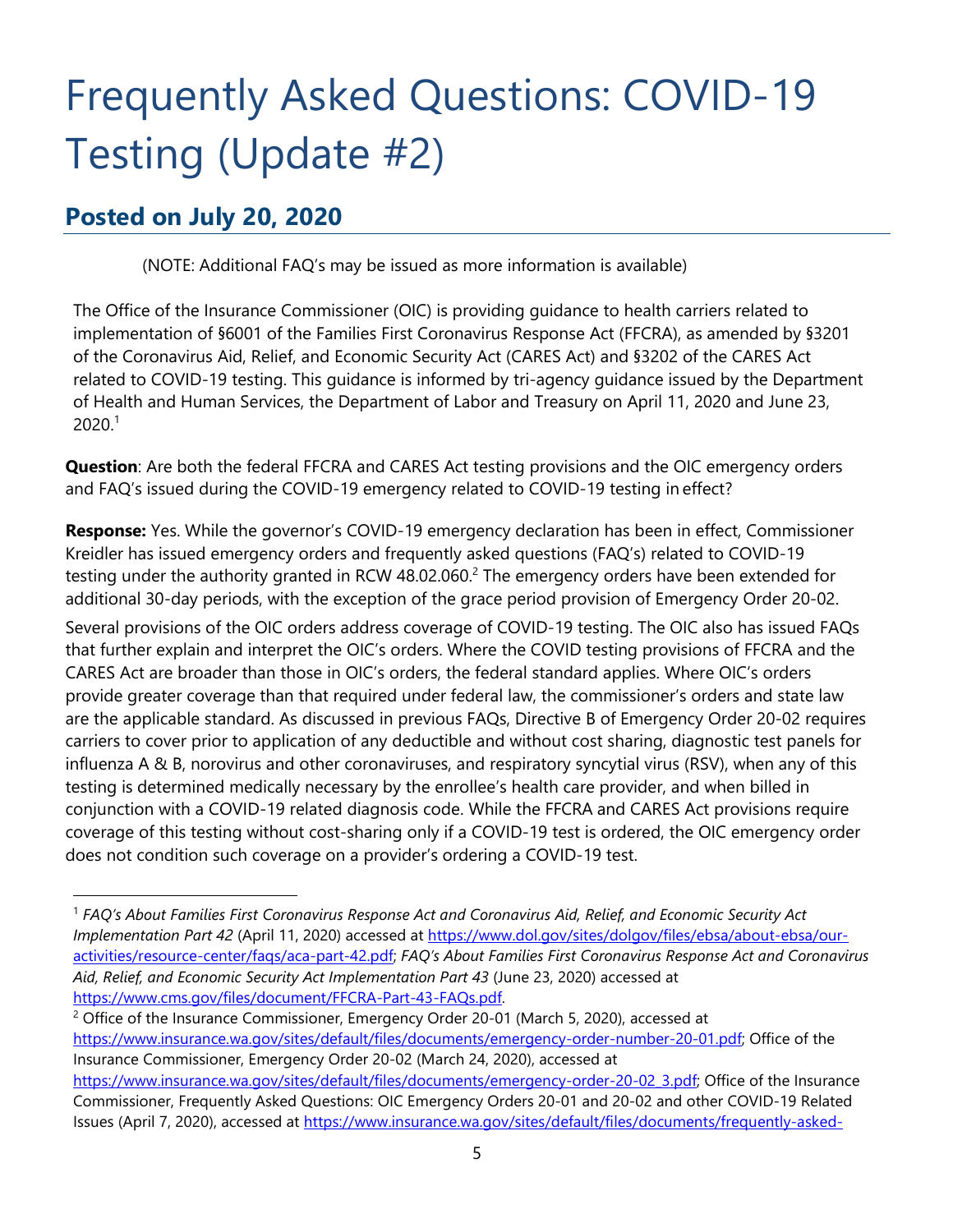**Question:** Can a carrier deny or otherwise apply medical necessity or other medical management criteria to COVID-19 testing, including antibody testing, when the testing has been determined to be medically appropriate for an individual, as determined by an attending health care provider in accordance with current accepted standards of medical practice?

**Response:** No. The tri-agency guidance clarifies that antibody testing can be used for diagnostic purposes and that the decision as to which diagnostic test is appropriate for an individual enrollee is based on an individualized determination of an attending provider.<sup>3</sup> A carrier cannot substitute its medical judgment for the attending provider's decision to order or administer a diagnostic test– deference must be given to the judgement of the attending provider. As Question 6 of the June 23 tri-agency guidance notes, although health plan issuers may not impose prior authorization or other medical management requirements to deny coverage for individuals who are tested multiple times, providers are urged to consult guidance issued by the CDC, as well as state, tribal, territorial, and local health departments or professional societies, when determining whether diagnostic testing is appropriate for a particular individual.

**Question:** Does "medical management" include prior authorization requirements, medical necessity review or quantity limits on testing?

**Response**: Yes. These activities are considered "medical management."

**Question:** Would COVID-19 testing ordered by a provider who is employed by a local public health agency or a long term care facility who makes an individualized clinical assessment of a person to determine whether the test is medically necessary for the individual in accordance with current accepted standards of medical practice be within the scope of §6001 of FFCRA, and §3201and §3202 of the CARES Act?

**Response**: Yes. Question 3 of the June 23 tri-agency guidance defines an "attending provider" as an individual who is licensed (or otherwise authorized) under applicable law, who is acting within the scope of the provider's license (or authorization), is acting in accordance with current accepted standards of medical practice, and who is responsible for providing care to the patient. Nothing in that guidance limits the employment status of the provider. The critical factor is that the provider has ordered testing following an individualized assessment of a person, and made a determination that a test is medically necessary. If there are concerns that staff at a public health agency, long- term care facility, or other facility, are not acting within the scope of their licensure, or are not acting within current accepted medical standards, those issues can be reported to the appropriate provider licensing boards.

<sup>&</sup>lt;sup>3</sup> DOL/HHS/Treasury, FAQ's About Families First Coronavirus Response and Coronavirus Aid, Relief, and Economic Security Act Implementation Part 43 (June 23, 2020), accessed at https://www.cms.gov/files/document/FFCRA-Part-43-FAQs.pd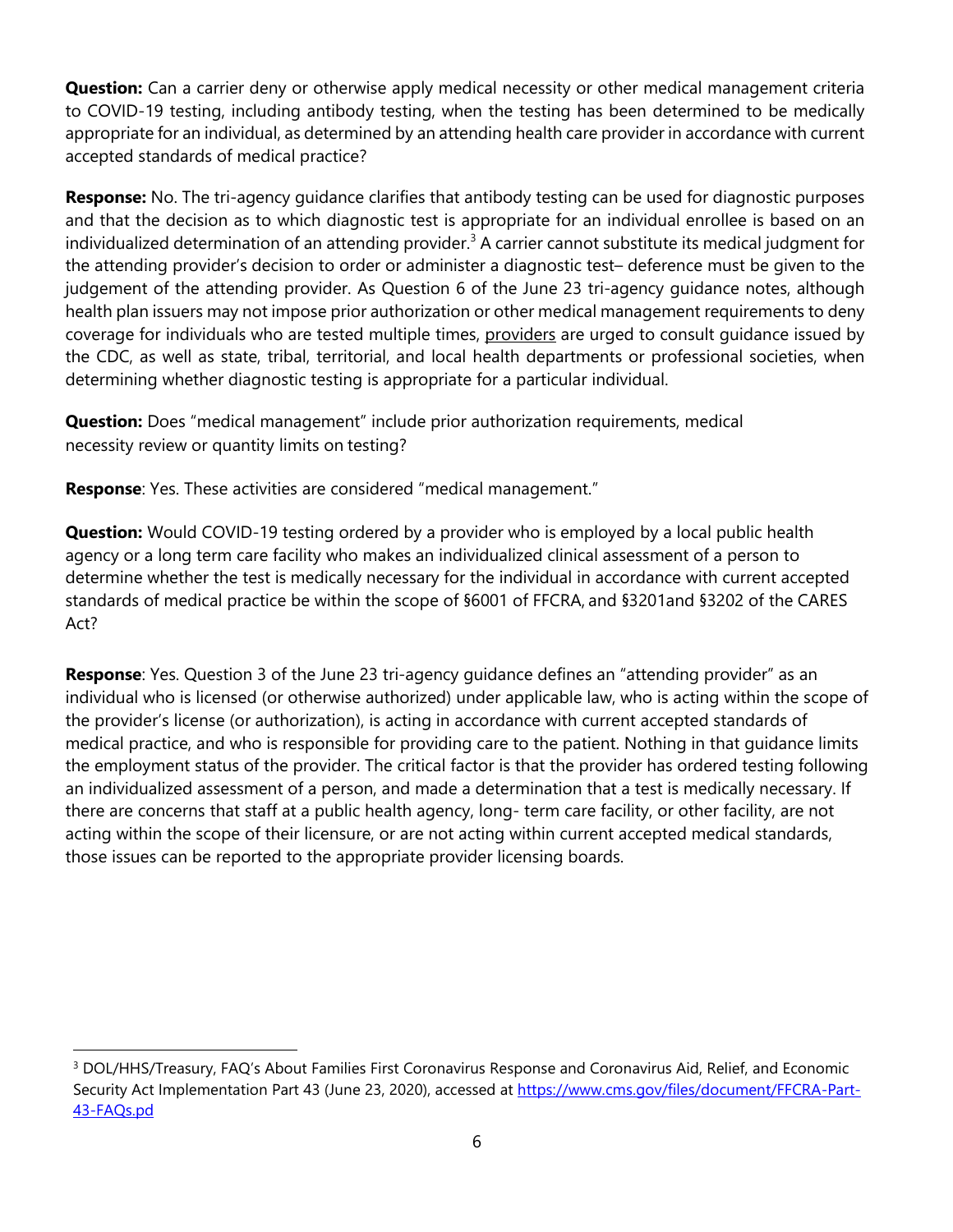**Question**: Are carriers required to cover COVID-19 diagnostic testing that has been ordered by an outof-network (OON) provider when the OON provider orders the test following an individualized assessment of the person?

**Response**: Yes, under FFCRA, the CARES Act, and the tri-agency guidance issued to date, the COVID-19 test, as well as related items and services, including the provider visit, during which an individualized assessment occurs and a COVID-19 test is ordered, must be covered when the services are furnished by an OON provider. For "rule out" testing that does not result in the provider ordering a COVID-19 test, which is required only by Emergency Order 20-02, carriers may limit coverage to only in-network providers.

**Question**: Does the Balance Billing Protection Act (BBPA) apply to payments for OON laboratory services for COVID-19 testing?

**Response**: Yes, if the claims arise either through the provision of emergency medical services or the provision of non-emergency services at an in-network hospital or ambulatory surgical facility. The BBPA's RCW 48.49.020 to .040 and OIC rules implementing those provisions govern the determination of rates paid for OON COVID-19 testing claims that are subject to the BBPA.

For all other circumstances, §3202 of the CARES Act, and Question 10 of the June 23 tri-agency guidance provide that, if a plan or issuer does not have a negotiated rate with a provider of COVID- 19 diagnostic testing, the plan or issuer shall reimburse the provider in an amount that equals the cash price for such service as listed by the provider on a public internet website or the plan or issuer may negotiate a rate with the provider that is lower than the cash price.<sup>4</sup> Providers that fail to publish their cash price may be subject to sanctions imposed by the federal government.

<sup>4</sup> DOL/HHS/Treasury, FAQ's About Families First Coronavirus Response and Coronavirus Aid, Relief, and Economic Security Act Implementation Part 43 (June 23, 2020), accessed at [https://www.cms.gov/files/document/FFCRA-Part-](https://www.cms.gov/files/document/FFCRA-Part-43-FAQs.pdf) [43-FAQs.pdf](https://www.cms.gov/files/document/FFCRA-Part-43-FAQs.pdf)